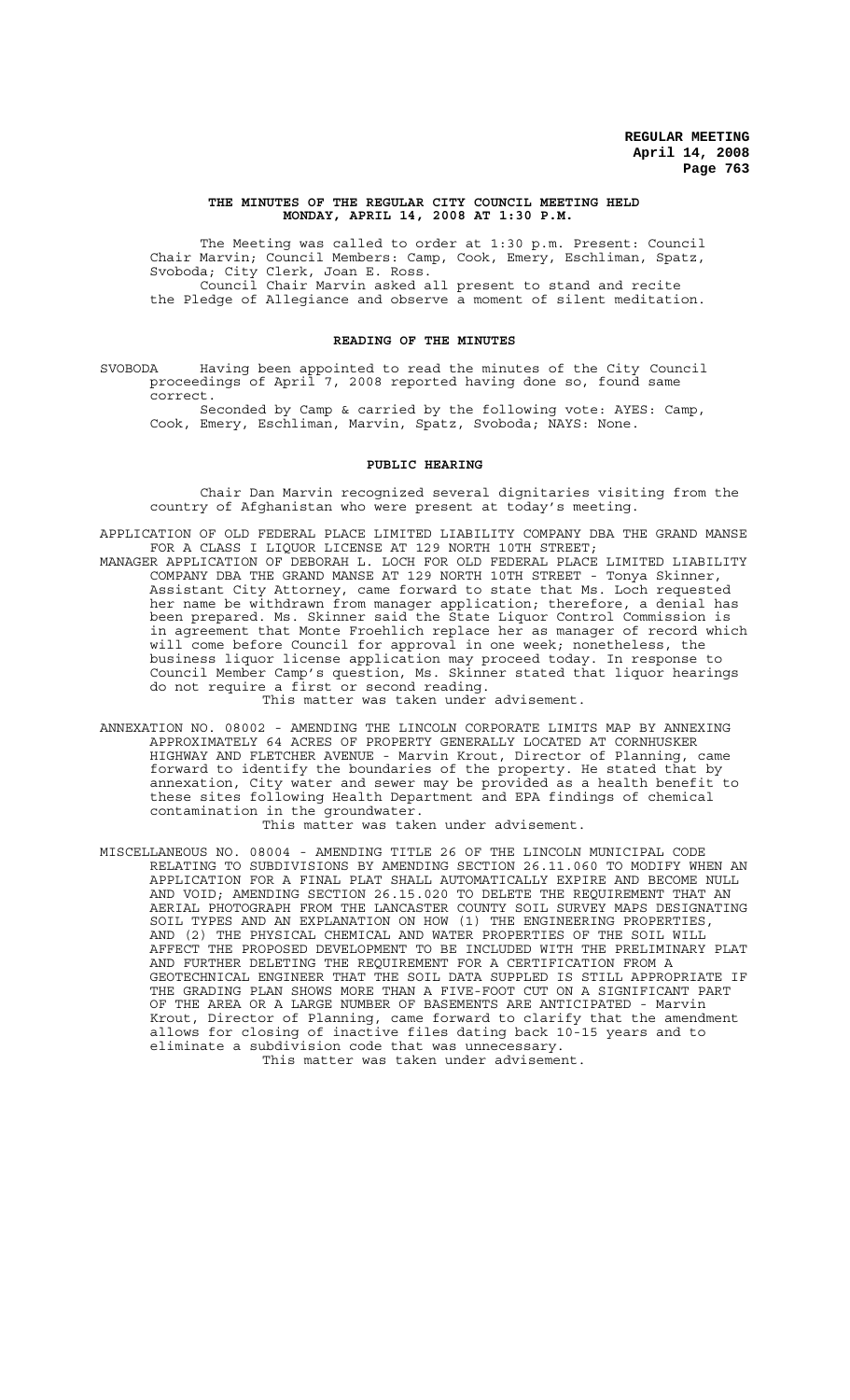APPROVING THE SALE OF CITY OWNED PROPERTIES LOCATED AT 1747, 1801, 1803, AND 1807 NORTH 24TH STREET AND 429 B STREET TO NEIGHBORWORKS-LINCOLN AND AFFORDABLE HOUSING INITIATIVE - David Landis, Director of Urban Development, came forward to answer Council questions and to explain that the Ponca Tribe surrendered four properties to the City to satisfy a \$109,000 debt; hence, the City will rehabilitate them, sell them for profit and pay \$17,000 in back taxes. Mr. Landis said any modest gain achieved, possibly amounting to \$25,000, will be shared in a 50/50 split with the Ponca Tribe. He stated the B Street property will result in a loss for all parties involved but will eventually bring a substantial return to the neighborhood of single-family home ownership. This matter was taken under advisement.

SPECIAL PERMIT 08015 - APPLICATION OF ROGER SCHWISOW FOR AUTHORITY TO ALLOW MINING/EXTRACTION OF SOIL OF AGRICULTURAL ZONED PROPERTY LOCATED NORTHWEST OF THE INTERSECTION OF N.W. 56TH STREET AND WEST O STREET - Peter Katt, 600 Wells Fargo Center, 1248 O St., came forward representing the applicant to report back on operational issues agreeing that operating hours will be Monday-Saturday and evening hours for government contracts Monday-Friday. Mr. Katt stated that Emerald SID did not report any information to him. To answer Council questions, Mr. Katt responded with the fact that permit approval required his client to obtain a Stormwater Pollution Prevention Plan (SWPPP) creating a plan to deal with environmental contamination on-site from operational machinery and equipment (oil, gas, runoff) but no one has come up with a reason why soil removal has any impact on the wellhead.

LeRoy Sievers, 3800 VerMaas Pl., Suite 200, attorney representing Emerald SID #6, came forward in opposition stating concerns of SID's water supply which is within 1/4 mile of the operation. He stated that the two small, shallow wells are 30-32 ft. deep and replenished by surface water. He said he would like groundwater addressed, as Emerald's substitute water supply would not be available for two years and any disturbance in material resulting in contamination before that time would eliminate their only source of water.

Mike DeKalb, Planning Department, came forward to clarify the boundaries of the soil mining operation.

Council Member Svoboda stated that to understand the area more precisely, it would be best to call the location NW 63 $^{\rm rd}$  Street. Karen Kurbis, 17500 N. 84<sup>th</sup> St., came forward in a neutral

position stating that she is in agreement with the hours of operation, requesting timely installation of signage and keeping dust to a minimum. LeeAnn Lauenroth, 6920 W. O St., came forward stating concerns of her personal well and how runoff may affect water quality. In response

to a Council question she could not determine the depth of her well. Becky Vandenberg, 8301 W. O St., came forward to request that the owner/developer assist in protecting the SID water. She requested that two monitoring wells be in place and soil boring be done under the direction of the LPS-NRD. She further stated that if contamination occurred, Mr. Schwisow should be held responsible to replenish their water supply.

Dan Schultz, Lower Platte South NRD, came forward in a neutral capacity to answer questions. Their agency has worked with and helped Emerald locate a new well field to be in use in about two years. He clarified that their conservative approach to water flow paths is because the geology of Nebraska is mixed up by the glaciation that occurred in an earlier era. In answer to another question, Mr. Schultz estimated that the monitoring cost for a shallow well may amount to \$2,000-\$4,000.

Mr. DeKalb came forward to answer Council questions stating he contacted NDEQ but has had no response yet. He continued by answering that relative to the Special Permit, the Building & Safety Dept. is the primary enforcement agency which also handles issues on a complaint basis; Health Dept. monitors air pollution and contamination; NDEQ or LSP-NRD monitors runoff; and NDOR monitors road issues.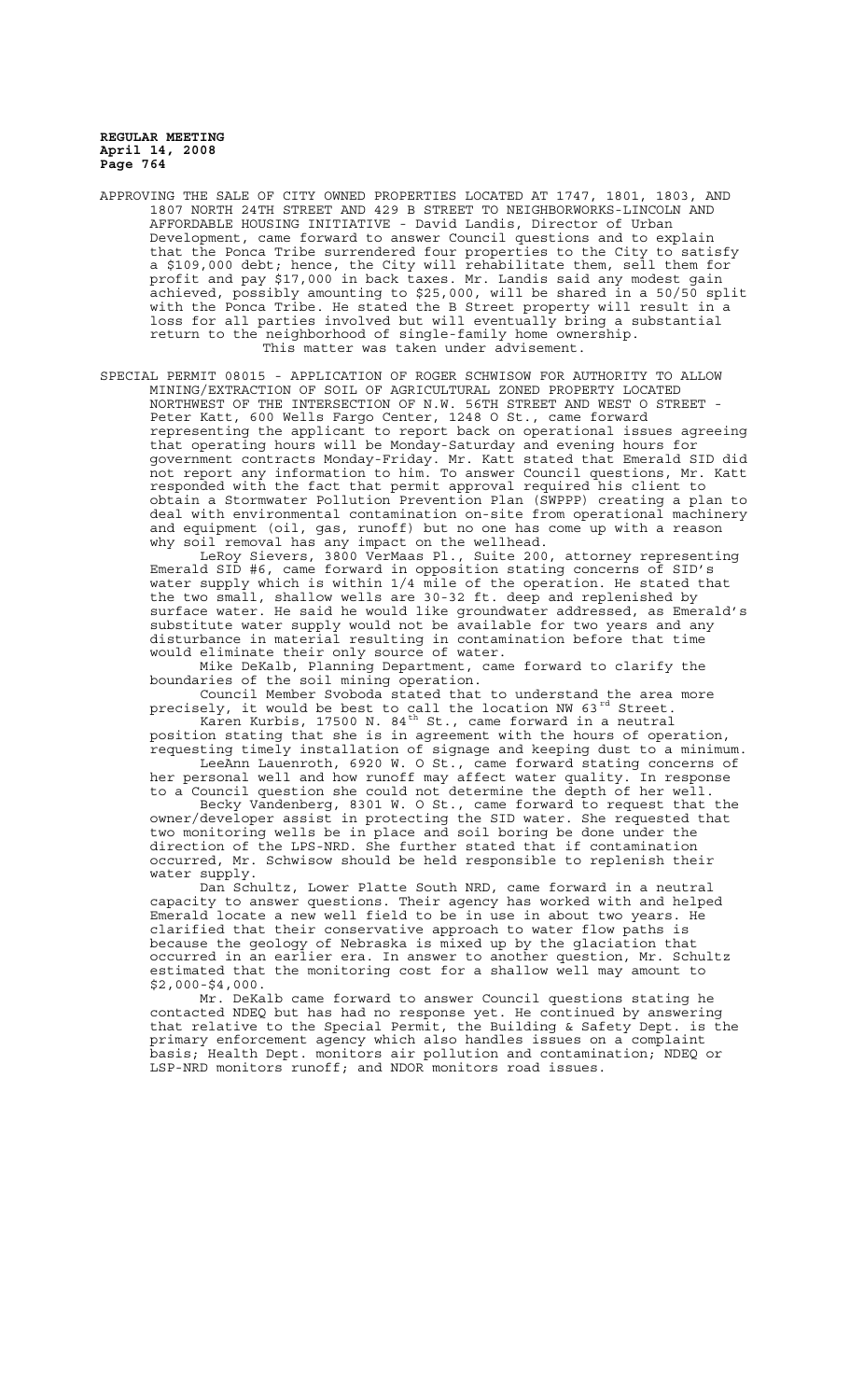John Hendry, City Attorney, came forward in response to Council Member Emery's inquiry of the City's liability and stated the City should be very cautious.

Scott Holmes, Health Department, came forward to clarify where/what is a source of contamination.

Mr. Katt came forward in rebuttal stating that Emerald SID has not developed a local Wellhead Protection Plan through the NDEQ. He stated farm chemicals create nitrate contamination in water, so changing from farm use to soil mining will have a greater likelihood to improve water quality than degrade it. Laws are in place to hold property owners liable for any future concerns. He stated that to be fair, standards should be equally imposed on all property owners in the wellhead protection area. Any special permit holder who is in violation will risk revocation of the special permit.

Mr. Hendry came forward to clarify his answer to Council on an earlier question. He stated that after hearing all arguments he reasoned that this Special Permit was a discretionary function that would exempt the City from liability.

This matter was taken under advisement.

ACCEPTING THE REPORT OF NEW AND PENDING CLAIMS AGAINST THE CITY AND APPROVING DISPOSITION OF CLAIMS SET FORTH FOR THE PERIOD OF MARCH 16 - 31, 2008 - Mary Kay Rhoden, 3153 N. Hill Rd., Apt. #303, came forward to request her claim be paid. She stated that since she is on a limited income, she cannot afford the cost of repairing her door following rescue personnel's emergency entry into her home.

Council member Eschliman asked general questions of Ms. Rhoden's lease agreement with her landlord and offered to personally read through the agreement.

This matter was taken under advisement.

APPROVING THE INTERLOCAL COOPERATION AGREEMENT BETWEEN THE CITY AND LOWER PLATTE SOUTH NRD, NEBRASKA DEPT. OF CORRECTIONAL SERVICES AND NEBRASKA EMERGENCY MANAGEMENT AGENCY FOR THE FLOOD CONTROL PROJECT AT SOUTH 14TH STREET AND HIGHWAY 2 ALONG BEAL SLOUGH - Nicole Fleck-Tooze, Public Works Dept., came forward to explain the flood control project which will result in very significant reductions in flood hazards and construction is planned for 2010.

Doug Hansen, Department of Correctional Services, Facilities Engineering Manager, came forward in support of this project explaining that 25% of the State's inmate population is located at the State Penitentiary which began at this site in 1865 as a Territorial Prison. This matter was taken under advisement.

USE PERMIT 137A - APPLICATION OF PIONEER WOODS/NORMANDY COURT ASSOCIATION TO AMEND USE PERMIT NO. 137 TO REDUCE THE EXISTING FRONT YARD SETBACK FROM 20 FEET TO 8.5 FEET IN FRONT OF LOT 3 ALONG S. 16TH STREET, AND TO ADD EIGHT PARKING STALLS, ON PROPERTY GENERALLY LOCATED AT S. 16TH STREET AND NORMANDY COURT - Mike Rierden, 645 "M" Street, Suite 200, came forward on behalf of the applicant to explain the changed setback and answer questions.

Don Day, Olsson Associates, was on hand for questioning. Marvin Krout, Planning Dept., came forward to explain the approval of the amendment due to its location and a combination of factors. This matter was taken under advisement.

**\*\* END OF PUBLIC HEARING \*\***

**TOOK BREAK 3:40 P.M. RECONVENED 3:51 P.M.**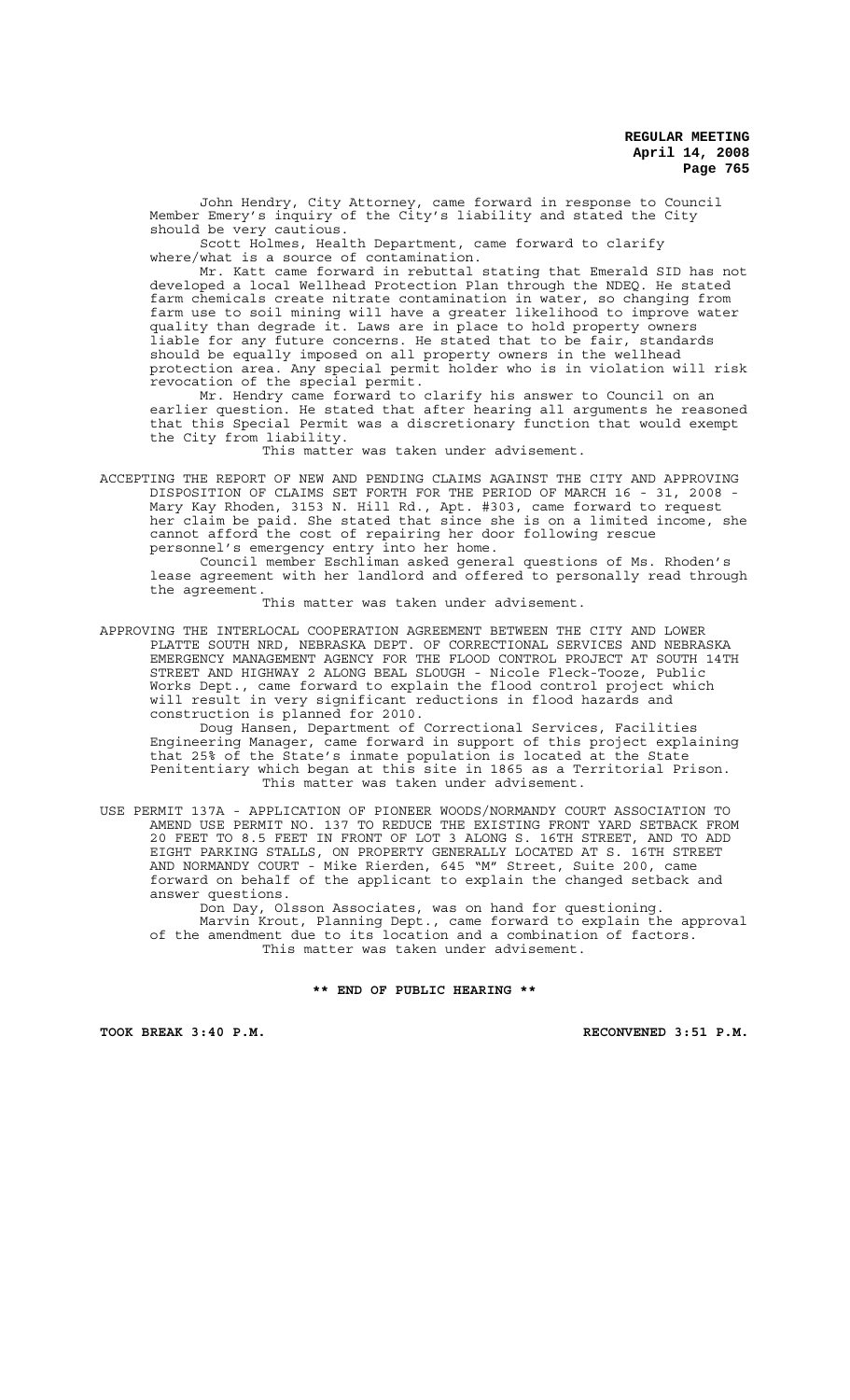# **COUNCIL ACTION**

### **REPORTS OF CITY OFFICERS**

RESOLUTION ASSESSING THE COSTS OF THE NORTH 27TH STREET MAINTENANCE BUSINESS IMPROVEMENT DISTRICT AGAINST THE BENEFITTED PROPERTIES - CLERK read the following resolution, introduced by Jon Camp, who moved its adoption: A-84812 BE IT RESOLVED by the City Council of the City of Lincoln, Nebraska, that:

1. The cost of providing for the maintenance of certain public facilities in the North 27th Street Maintenance Business Improvement District including:

a. Litter and refuse removal from sidewalks, planting areas, and beautification areas within the public right-of-way;

b. Care and maintenance, including replacement, of all landscaping, including watering, fertilizing, weeding, pruning, spraying, and removal and replacement of dead plantings;

- c. Maintenance (excluding repair) of sidewalks;
- d. General maintenance of median signs including repair and repainting; including the employment of or contracting for personnel, to provide for any service as may be necessary or proper to carry out the purposes of the Business Improvements District Act and cost incidental thereto, be and the same is hereby assessed upon the property in said district described in the proposed Distribution of Assessment attached to this resolution, marked "Proposed Distribution of Assessment of the North 27th Street Maintenance Improvement District" and made a part hereof; 2. The cost of said activities is the sum of \$10,047.11.

3. The property set forth in the proposed Distribution of Assessment is specially benefitted by such activities and improvement. 4. Each piece and parcel of property described is specially

benefitted in the amount set forth therein, and no property is taxed more than the special benefits accruing thereto by reason of said activities and improvements.<br>5. The cost of said

The cost of said activities and improvements is hereby apportioned and assessed upon the several pieces and parcels of property in said district in the manner and amount set forth in the proposed Distribution of Assessment of the North 27th Street Maintenance Improvement District.

BE IT FURTHER RESOLVED that the City Clerk be and is hereby directed to record this resolution in the minutes of the City Council with the vote thereon by yeas and nays.

BE IT FURTHER RESOLVED that the City Council sit as a Board of Equalization for the purpose of equalizing said assessments on the 28th day of April, 2008, at 1:30 p.m., with adjournments from day to day until the work of equalizing said assessments shall be completed. Approved this \_\_\_\_\_ day of \_\_\_\_\_\_\_\_\_\_\_\_, 2008.

Introduced by Jon Camp

 Seconded by Svoboda & carried by the following vote: AYES: Camp, Cook, Emery, Eschliman, Marvin, Spatz, Svoboda; NAYS: None.

RESOLUTION ASSESSING THE COSTS OF THE UNIVERSITY PLACE MAINTENANCE BUSINESS IMPROVEMENT DISTRICT AGAINST THE BENEFITTED PROPERTIES - CLERK read the following resolution, introduced by Jon Camp, who moved its adoption:

A-84813 BE IT RESOLVED by the City Council of the City of Lincoln, Nebraska, that:

1. The cost of providing for the maintenance of certain public facilities in the University Place Maintenance Business Improvement District including:

a. Litter and refuse removal from sidewalks, planting areas, and beautification areas within the public right-of-way;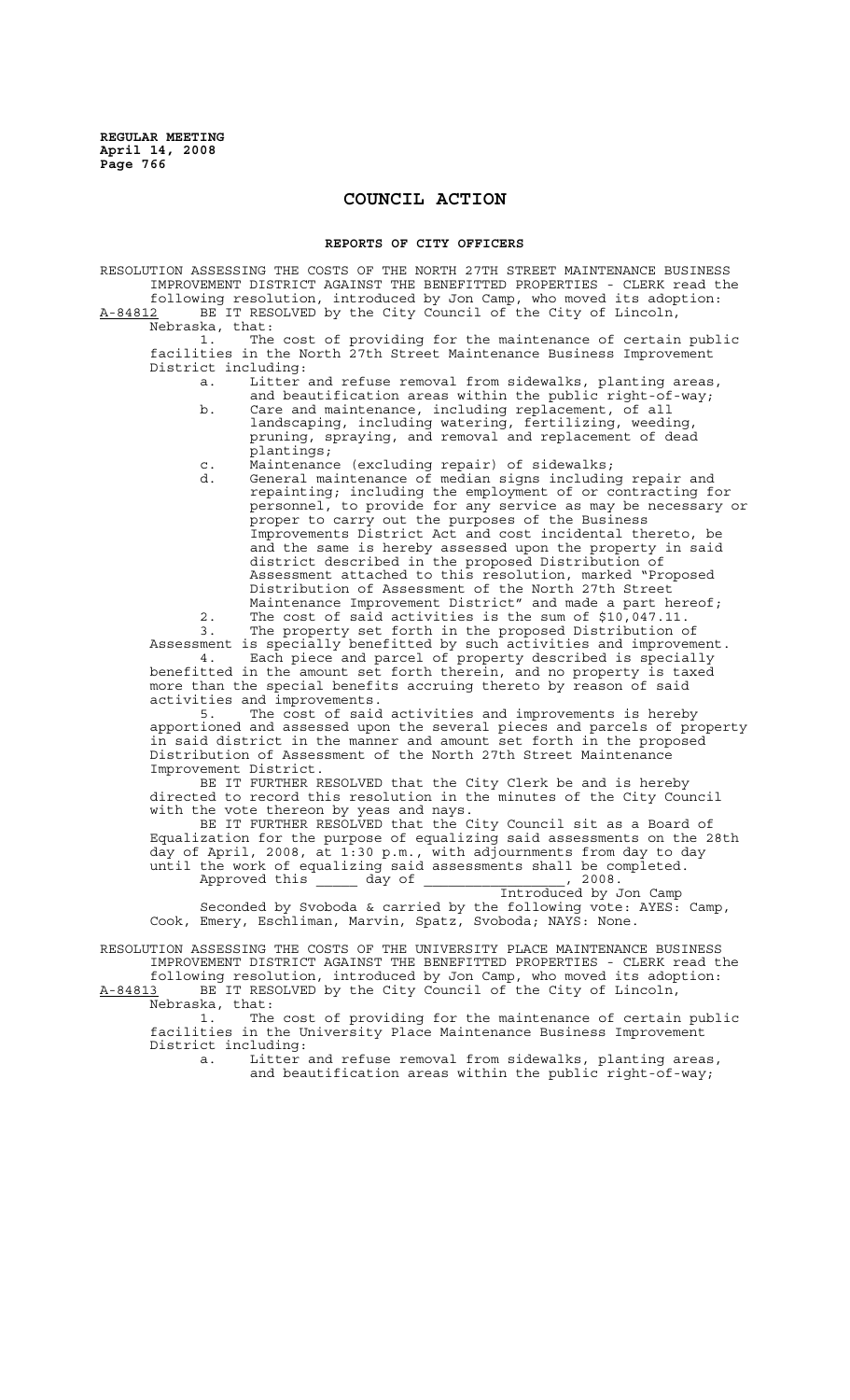- b. Care and maintenance, including replacement, of all landscaping, including watering, fertilizing, weeding, pruning, spraying, and removal and replacement of dead plantings;<br>Maintenance
- c. Maintenance (excluding repair) of sidewalks;
- d. General maintenance of median signs including repair and repainting; including the employment of or contracting for personnel, to provide for any service as may be necessary or proper to carry out the purposes of the Business Improvements District Act and cost incidental thereto, be and the same is hereby assessed upon the property in said district described in the proposed Distribution of Assessment attached to this resolution, marked "Proposed Distribution of Assessment of the University Place Maintenance Improvement District" and made a part hereof; 2. The cost of said activities is the sum of \$11,617.55.

3. The property set forth in the proposed Distribution of Assessment is specially benefitted by such activities and improvement. 4. Each piece and parcel of property described is specially benefitted in the amount set forth therein, and no property is taxed

more than the special benefits accruing thereto by reason of said activities and improvements.<br>5. The cost of said

The cost of said activities and improvements is hereby apportioned and assessed upon the several pieces and parcels of property in said district in the manner and amount set forth in the proposed Distribution of Assessment of the University Place Maintenance Improvement District.

BE IT FURTHER RESOLVED that the City Clerk be and is hereby directed to record this resolution in the minutes of the City Council with the vote thereon by yeas and nays.

BE IT FURTHER RESOLVED that the City Council sit as a Board of Equalization for the purpose of equalizing said assessments on the 28th day of April, 2008, at 1:30 p.m., with adjournments from day to day until the work of equalizing said assessments shall be completed. Approved this day of the case of the case of the case of the case of the case of the case of the case of the c

Introduced by Jon Camp

Seconded by Svoboda & carried by the following vote: AYES: Camp, Cook, Emery, Eschliman, Marvin, Spatz, Svoboda; NAYS: None.

APPROVING THE DISTRIBUTION OF FUNDS REPRESENTING INTEREST EARNINGS ON SHORT-TERM INVESTMENTS OF IDLE FUNDS DURING THE MONTH ENDED FEBRUARY 29, 2008 - CLERK read the following resolution, introduced by Jon Camp, who moved its adoption:

A-84814 BE IT RESOLVED by the City Council of the City of Lincoln, Nebraska:

That during the month ended February 29, 2008, \$930,731.62 was earned from the investments of "IDLE FUNDS". The same is hereby distributed to the various funds on a pro-rata basis using the balance of each fund and allocating a portion of the interest on the ratio that such balance bears to the total of all fund balances.

Introduced by Jon Camp Seconded by Svoboda & carried by the following vote: AYES: Camp, Cook, Emery, Eschliman, Marvin, Spatz, Svoboda; NAYS: None.

REPORT FROM CITY TREASURER OF FRANCHISE TAX FOR THE MONTH OF FEBRUARY, 2008 FROM AQUILA - CLERK presented said report which was placed on file in the Office of the City Clerk. **(16-1)**

REPORT FROM CITY TREASURER OF TELECOMMUNICATIONS OCCUPATION TAX FOR 4 TH QUARTER 2007: ANDIAMO TELECOM; JANUARY 2008: ACN COMMUNICATIONS, ADVANCED TEL INC, BROADBAND DYNAMICS, BROADWING, BT AMERICAS, BUSINESS PROD. SOLUTIONS, CIMCO, CINCINNATI BELL ANY DISTANCE, CRICKET COMMUNICATIONS, EARTHLINK, FLYING J COMMUNICATIONS, GLOBAL CROSSING TELECOMMUNICATIONS, GLOBALSTAR USA, GUARANTEED PHONE SERVICE, IBM GLOBAL, INTELLICALL OPERATOR, KDDI AMERICA, LONG DISTANCE OF MICHIGAN, MCLEOD USA, MOVIDA, NEBRASKA TECHNOLOGY, NETWORK BILLING SYSTEMS, NEW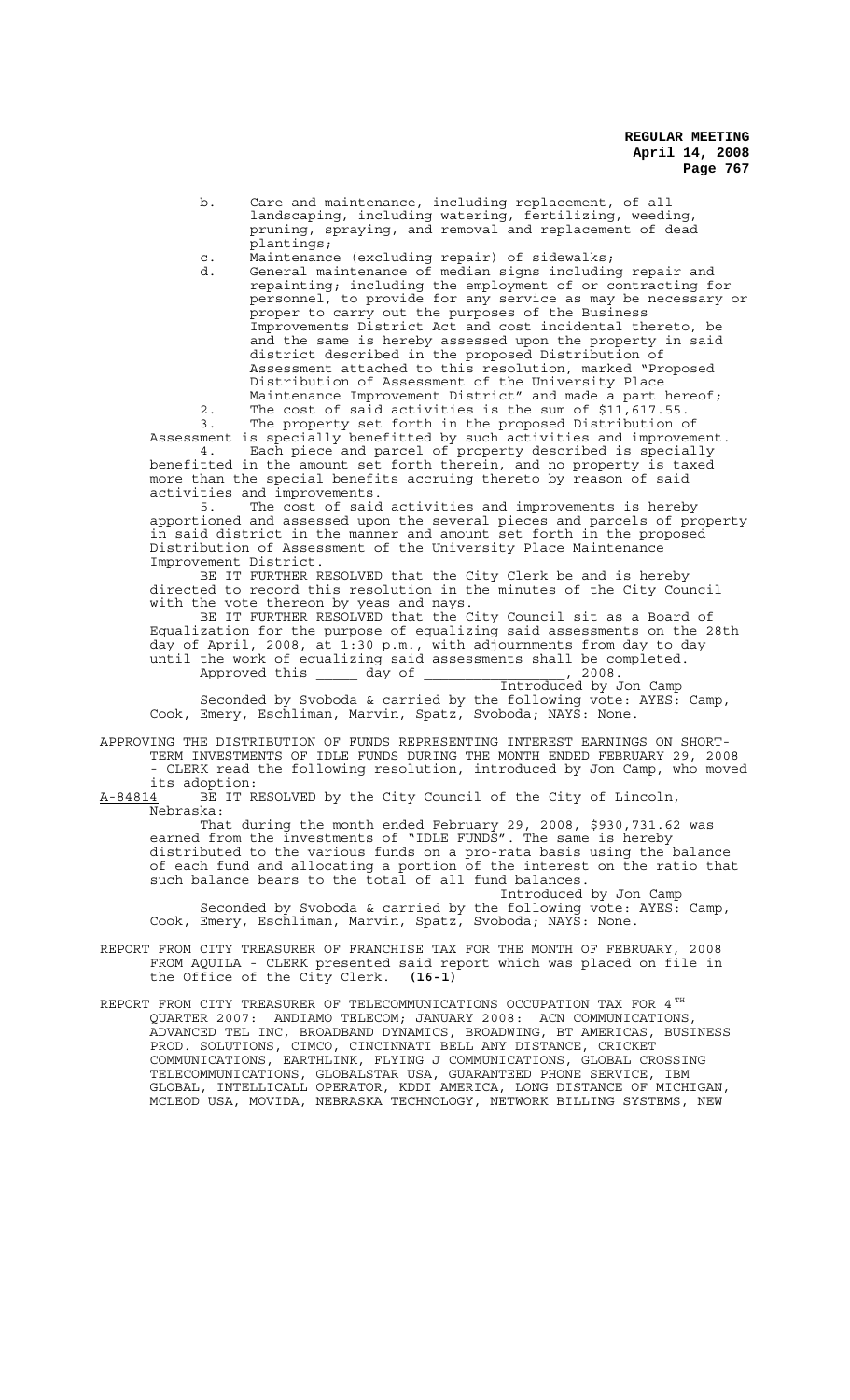CINGULAR WIRELESS, NEW EDGE NETWORK, NORSTAN NETWORK, ONSTAR CORP, PRIMUS, QUANTUM SHIFT, QWEST COMMUNICATIONS CORP, TELECORP, TRACFONE WIRELESS, TRANS NATIONAL, TWC DIGITAL PHONE, UCN, USCOC OF GREATER IOWA, USCOC OF NEBRASKA/KANSAS, VERIZON-BELL ATLANTIC, VERIZON SELECT, VIRGIN MOBILE USA, VOICECOM, WHOLESALE CARRIER SERVICES, WORKING ASSETS FUNDING SERVICE, XO COMMUNICATIONS; FEBRUARY 2008: 360 NETWORKS, ACCERIS, ALLTEL, ALLTEL COMM. OF NEBRASKA, ATS MOBILE TELEPHONE, AT&T COMM. OF MIDWEST, BT AMERICAS, BUSINESS TELECOM, COVISTA, D&D COMMUNICATIONS, ENHANCED, FIRST COMMUNICATIONS, GLOBALCOM, LIGHTYEAR NETWORK, NETWORK BILLING SYSTEMS, NEXTEL PARTNERS, NORSTAN NETWORK, NOS COMMUNICATIONS, NOSVA LIMITED PARTNERSHIP, SBC LONG DISTANCE, SHAFFER COMMUNICATIONS, SPRINT COMMUNICATION COMPANY, SPRINT SPECTRUM, TCG OMAHA, TRI-M COMM, UNITE PRIVATE, NETWORKS, VERIZON, WINDSTREAM NEBRASKA, WINDSTREAM SYSTEMS OF THE MIDWEST, ZONE TELECOM - CLERK presented said report which was placed on file in the Office of the City Clerk. **(20)**

- REPORT FROM CITY TREASURER OF E911 SURCHARGE FOR FEBRUARY 2008: ACN COMM. SERVICES, AT&T COMM OF MIDWEST, BUDGET PREPAY, COMTEL TELCOM ASSETS, LEVEL 3 COMM, QWEST COMM, TWC DIGITAL PHONE - CLERK presented said report which was placed on file in the Office of the City Clerk. **(20-02)**
- CLERK'S LETTER AND MAYOR'S APPROVAL OF RESOLUTIONS AND ORDINANCES PASSED BY THE CITY COUNCIL ON MARCH 31, 2008 - CLERK presented said report which was placed on file in the Office of the City Clerk. **(27-1)**
- CLERK'S LETTER AND MAYOR'S APPROVAL OF RESOLUTIONS AND ORDINANCES PASSED BY THE CITY COUNCIL ON APRIL 7, 2008 - CLERK presented said report which was placed on file in the Office of the City Clerk. **(27-1)**

### **PETITIONS & COMMUNICATIONS**

SETTING THE HEARING DATE OF MONDAY, APRIL 28, 2008 AT 5:30 P.M. FOR THE APPLICATION OF RETT A. BELLAMY DBA SIDEWINDERS FOR A CLASS C LIQUOR LICENSE LOCATED AT 1644 O STREET - CLERK read the following resolution, introduced by Jon Camp, who moved its adoption:

A-84815 BE IT RESOLVED by the City Council, of the City of Lincoln, that a hearing date is hereby set for Monday, April 28, 2008, at 5:30 p.m. or as soon thereafter as possible in the City Council Chambers, County-City Building, 555 S. 10th St., Lincoln, NE, for the application of Rett A. Bellamy dba Sidewinders for a Class C liquor license located at 1644 O Street.

If the Police Dept. is unable to complete the investigation by said time, a new hearing date will be set.

Introduced by Jon Camp Seconded by Svoboda & carried by the following vote: AYES: Camp, Cook, Emery, Eschliman, Marvin, Spatz, Svoboda; NAYS: None.

THE FOLLOWING HAVE BEEN REFERRED TO THE PLANNING DEPARTMENT: Change of Zone No. 2938C - App. of the University of Nebraska Foundation for an amendment to expand the special sign district to include 12 acres on property generally located at NW 1st St. and W. Highlands Boulevard. Change of Zone No. 08015 - App. of the University of Nebraska Foundation, from I-2 Industrial Park District to O-3 Office Park District on property generally located at NW 1st Street and W. Highlands Boulevard. Special Permit No. 08019 - App. of SWIG, LLC, for the authority to sell alcoholic beverages for consumption on the premises on property generally located at S. 9th Street and South St. The Planning Commission action is final action, unless appealed to the City Council. Use Permit No. 80A - App. of the University of Nebraska Foundation, for an amendment to add an additional 12 acres, on property generally located at NW 1st Street and W. Highlands Blvd. The Planning Commission action is final action, unless appealed to the City Council.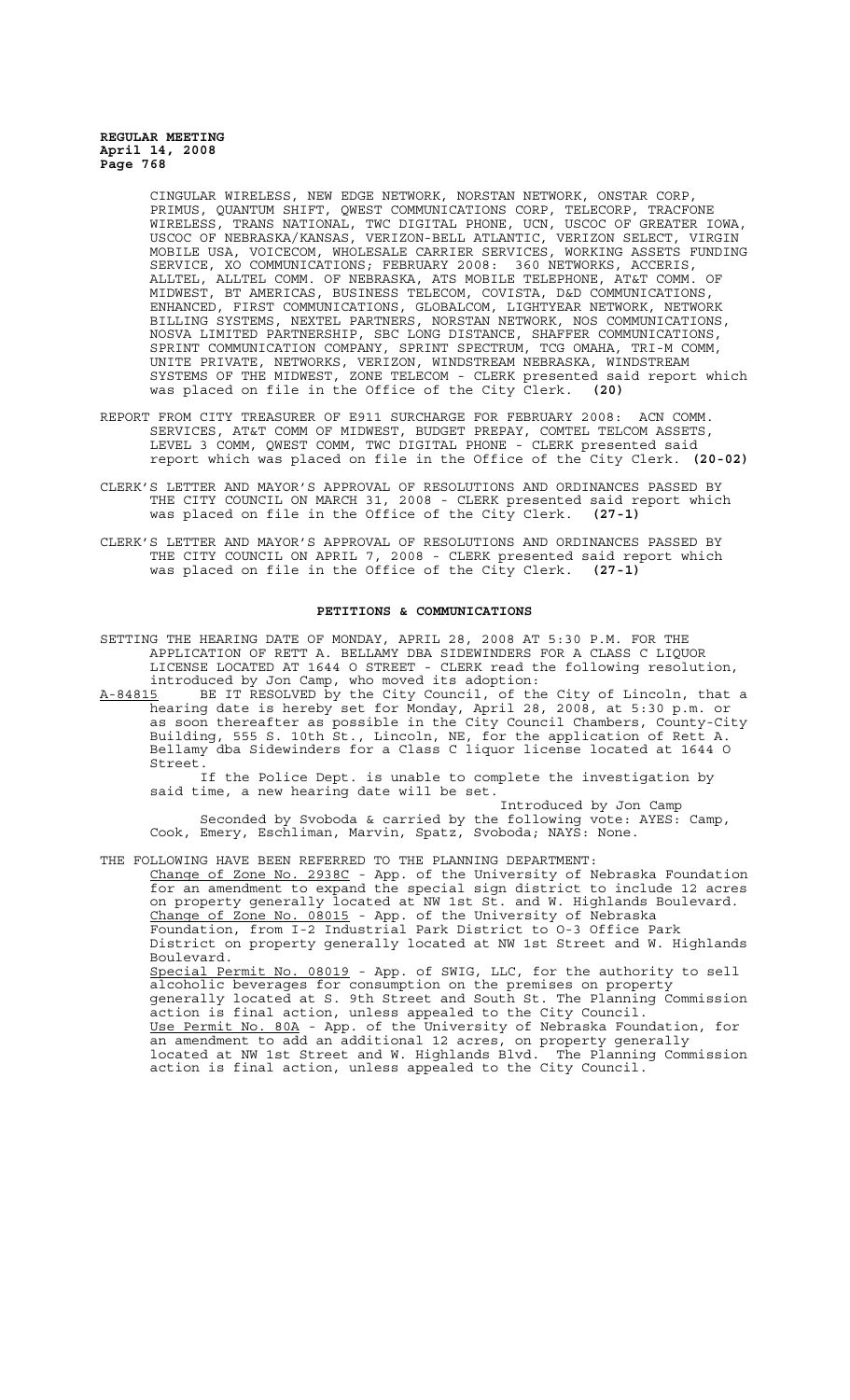Use Permit No. 05005A - App. of Gregg and Cindy Trautman, for an amendment to reduce a portion of the front yard setback, on property generally located at S. 37th Street and O Street.

## **MISCELLANEOUS BUSINESS - NONE**

### **LIQUOR RESOLUTIONS**

APPLICATION OF OLD FEDERAL PLACE LIMITED LIABILITY COMPANY DBA THE GRAND MANSE FOR A CLASS I LIQUOR LICENSE AT 129 NORTH 10TH STREET - CLERK read the following resolution, introduced by Jon Camp, who moved its adoption for approval:

A-84816<sup>-</sup> BE IT RESOLVED by the City Council of the City of Lincoln, Nebraska:

That after hearing duly had as required by law, consideration of the facts of this application, the Nebraska Liquor Control Act, and the pertinent City ordinances, the City Council recommends that the application of Old Federal Place Limited Liability Company dba The Grand Manse for a Class "I" liquor license at 129 North 10th Street, Lincoln, Nebraska, for the license period ending April 30, 2009, be approved with the condition that the premise complies in every respect with all city and state regulations. The City Clerk is directed to transmit a copy of this resolution to the Nebraska Liquor Control Commission. Introduced by Jon Camp

Seconded by Svoboda & carried by the following vote: AYES: Camp, Cook, Emery, Eschliman, Marvin, Spatz, Svoboda; NAYS: None.

MANAGER APPLICATION OF DEBORAH L. LOCH FOR OLD FEDERAL PLACE LIMITED LIABILITY COMPANY DBA THE GRAND MANSE AT 129 NORTH 10TH STREET - CLERK read the following resolution, introduced by Jon Camp, who moved its adoption for

denial:<br>A-84817 B BE IT RESOLVED by the City Council of the City of Lincoln, Nebraska:

That after hearing duly had as required by law, consideration of the facts of this application, the Nebraska Liquor Control Act, and the pertinent City ordinances, the City Council recommends that the application of Deborah L. Loch as manager of Old Federal Place Limited Liability Company dba The Grand Manse located at 129 North 10th Street, Lincoln, Nebraska, be denied based upon information from Thomas K. Casady, Chief of Police, whereby Deborah L. Loch has requested her application be withdrawn as she no longer desires to be the manager of record for said licensee. The City Clerk is directed to transmit a copy of this resolution to the Nebraska Liquor Control Commission.

Introduced by Jon Camp Seconded by Svoboda & carried by the following vote: AYES: Camp, Cook, Emery, Eschliman, Marvin, Spatz, Svoboda; NAYS: None.

## **ORDINANCES - 2ND READING & RELATED RESOLUTIONS (as required)**

- ANNEXATION NO. 08002 AMENDING THE LINCOLN CORPORATE LIMITS MAP BY ANNEXING APPROXIMATELY 64 ACRES OF PROPERTY GENERALLY LOCATED AT CORNHUSKER HIGHWAY AND FLETCHER AVENUE - CLERK read an ordinance, introduced by Ken Svoboda, annexing and including the below described land as part of the City of Lincoln, Nebraska and amending the Corporate Limits Map attached to and made a part of Ordinance No. 18208, to reflect the extension of the corporate limits boundary of the City of Lincoln, Nebraska established and shown thereon, the second time.
- MISCELLANEOUS NO. 08004 AMENDING TITLE 26 OF THE LINCOLN MUNICIPAL CODE RELATING TO SUBDIVISIONS BY AMENDING SECTION 26.11.060 TO MODIFY WHEN AN APPLICATION FOR A FINAL PLAT SHALL AUTOMATICALLY EXPIRE AND BECOME NULL AND VOID; AMENDING SECTION 26.15.020 TO DELETE THE REQUIREMENT THAT AN AERIAL PHOTOGRAPH FROM THE LANCASTER COUNTY SOIL SURVEY MAPS DESIGNATING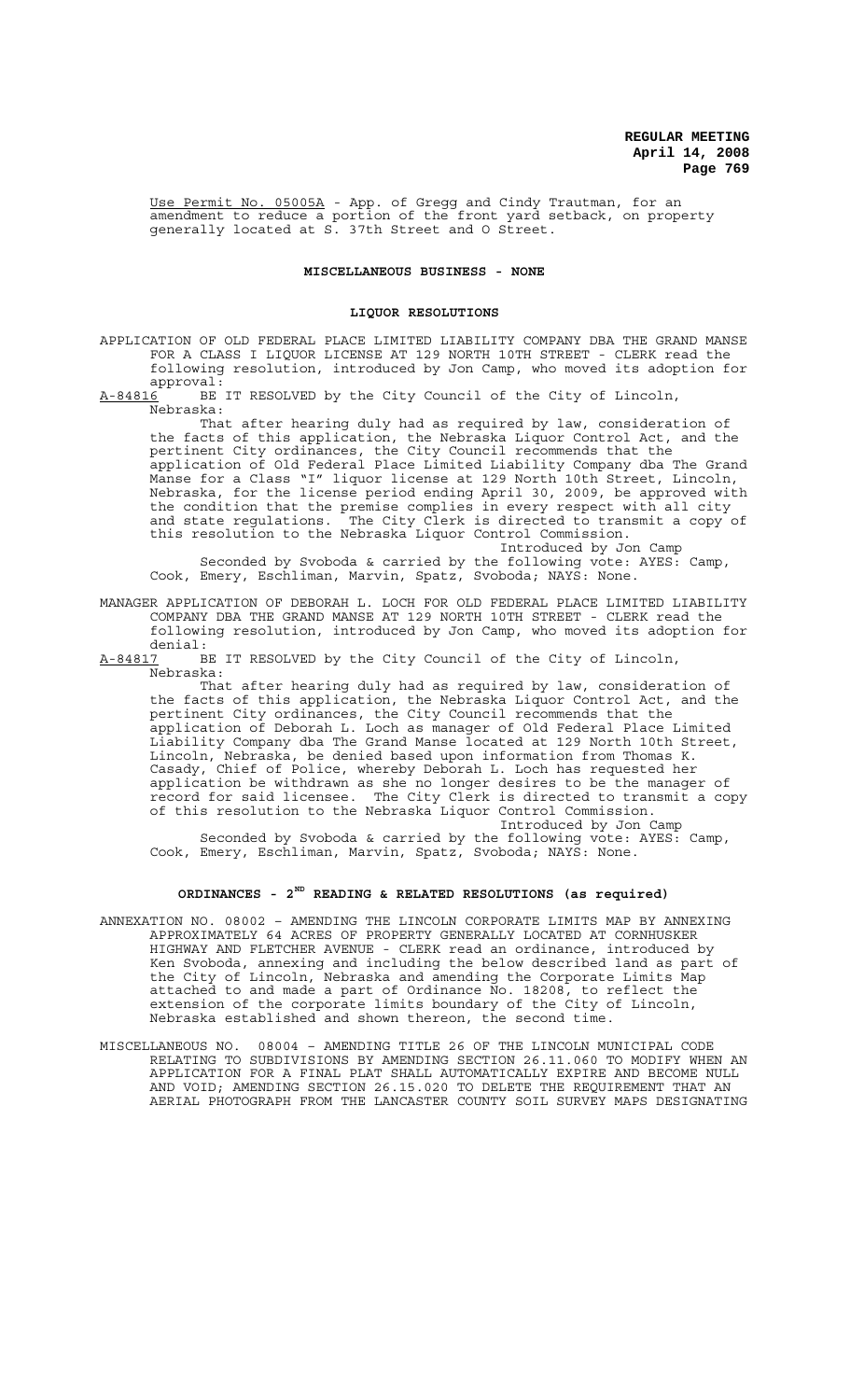> SOIL TYPES AND AN EXPLANATION ON HOW (1) THE ENGINEERING PROPERTIES, AND (2) THE PHYSICAL CHEMICAL AND WATER PROPERTIES OF THE SOIL WILL THE PROPOSED DEVELOPMENT TO BE INCLUDED WITH THE PRELIMINARY PLAT AND FURTHER DELETING THE REQUIREMENT FOR A CERTIFICATION FROM A GEOTECHNICAL ENGINEER THAT THE SOIL DATA SUPPLED IS STILL APPROPRIATE IF THE GRADING PLAN SHOWS MORE THAN A FIVE-FOOT CUT ON A SIGNIFICANT PART OF THE AREA OR A LARGE NUMBER OF BASEMENTS ARE ANTICIPATED - CLERK read an ordinance, introduced by Ken Svoboda, amending Title 26 of the Lincoln Municipal Code relating to subdivisions by amending Section 26.11.060 to modify when an application for a final plat shall automatically expire and become null and void; amending Section 26.15.020 to delete the requirement that an aerial photograph from the Lancaster County soil survey maps designating soil types and an explanation on how (1) the engineering properties, and (2) the physical chemical and water properties of the soil will affect the proposed development to be included with the preliminary plat and further deleting the requirement for a certification from a geotechnical engineer that the soil data suppled is still appropriate if the grading plan shows more than a five-foot cut on a significant part of the area or a large number of basements are anticipated; and repealing Sections 26.11.060 and 26.15.020 of the Lincoln Municipal Code as hitherto existing, the second time.

- APPROVING THE SALE OF CITY OWNED PROPERTIES LOCATED AT 1747, 1801, 1803, AND 1807 NORTH 24TH STREET AND 429 B STREET TO NEIGHBORWORKS-LINCOLN AND AFFORDABLE HOUSING INITIATIVE - CLERK read an ordinance, introduced by Ken Svoboda, authorizing the sale of City owned property at 1747, 1801, 1803, 1807 North 24<sup>th</sup> Street and 429 B Street, the second time.
- APPROVING A LEASE AGREEMENT BETWEEN THE CITY AND SLICK GRAPHIX FOR THE LEASE OF SPACE BY THE LINCOLN AREA AGENCY ON AGING FOR ITS LINCOLN INFORMATION FOR THE ELDERLY (LIFE) PROGRAM AT 370 FIFTH STREET, DAVID CITY, NEBRASKA - CLERK read an ordinance, introduced by Ken Svoboda, accepting and approving a Lease Agreement between the City of Lincoln and Jamie Sylvester dba Slick Graphix for the lease of office space by the Lincoln Area Agency on Aging for its Lincoln Information For the Elderly (LIFE) Program office located at 370 Fifth Street, David City, NE 68632, for a 12-month term from March 1, 2008 through February 28, 2009, the second time.

### **PUBLIC HEARING RESOLUTIONS**

- SPECIAL PERMIT 08015 APPLICATION OF ROGER SCHWISOW FOR AUTHORITY TO ALLOW MINING/EXTRACTION OF SOIL OF AGRICULTURAL ZONED PROPERTY LOCATED NORTHWEST OF THE INTERSECTION OF N.W. 56TH STREET AND WEST O STREET.  $(3/31/08$  - CON'T P.H. W/ACTION ON  $4/14/08$ ) - PRIOR to reading:
- COOK Moved to continue Public hearing with Action for Bill No. 08R-82 in two weeks on April 28, 2008.

Seconded by Emery & carried by the following vote: AYES: Camp, Cook, Emery, Eschliman, Marvin, Spatz, Svoboda; NAYS: None.

ACCEPTING THE REPORT OF NEW AND PENDING CLAIMS AGAINST THE CITY AND APPROVING DISPOSITION OF CLAIMS SET FORTH FOR THE PERIOD OF MARCH 16 - 31, 2008 - CLERK read the following resolution, introduced by Ken Svoboda, who

moved its adoption:<br>A-84818 BE IT RESOLVE BE IT RESOLVED by the City Council of the City of Lincoln, Nebraska:

That the claims listed in the attached report, marked as Exhibit "A", dated April 1, 2008, of various new and pending tort claims filed against the City of Lincoln with the Office of the City Attorney or the Office of the City Clerk, as well as claims which have been disposed of, are hereby received as required by Neb. Rev. Stat. § 13-905 (Reissue 1997). The dispositions of claims by the Office of the City Attorney, as shown by the attached report, are hereby approved: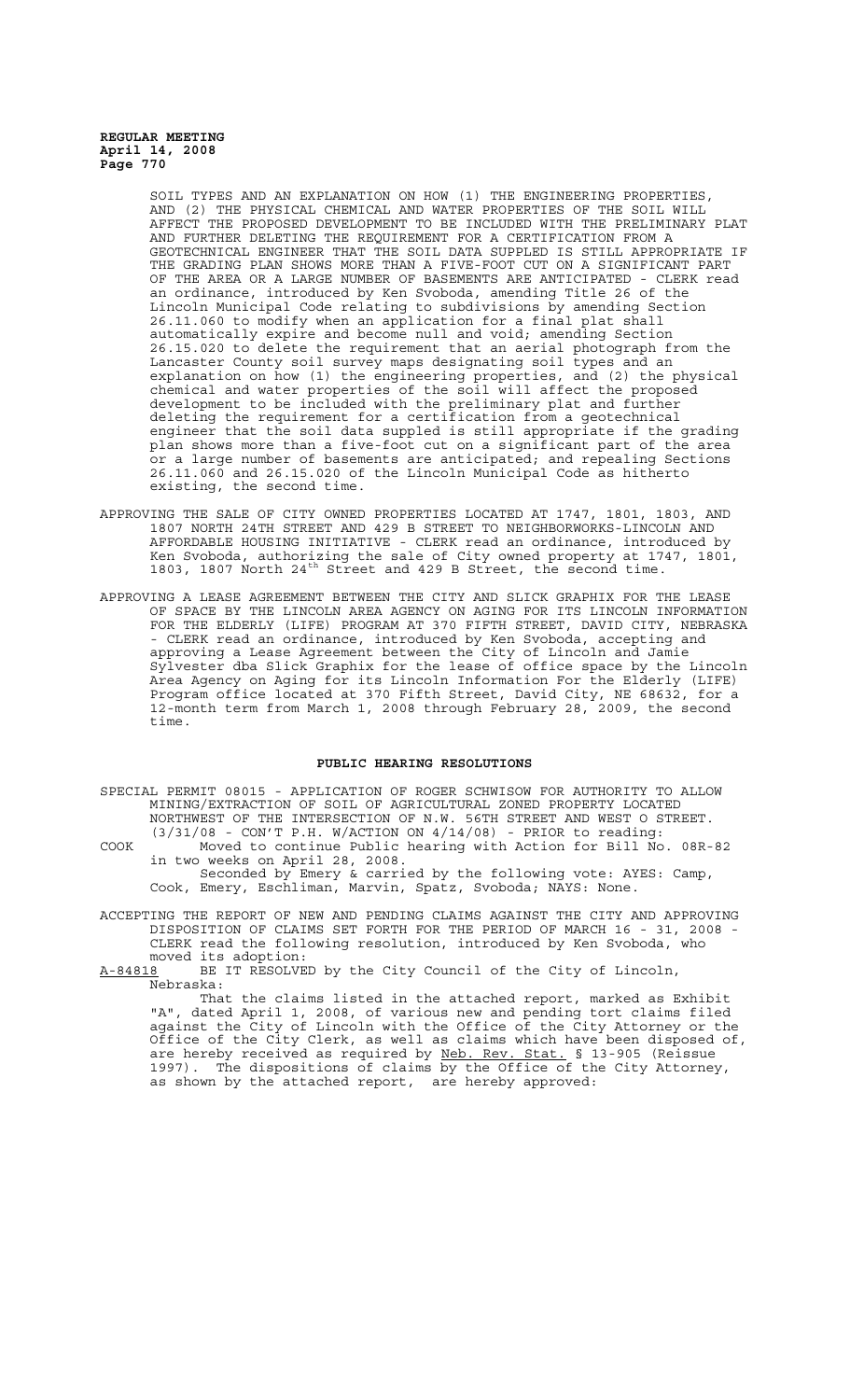DENIED<br>ng \$ 53.00 Binh Nguyen<br>Dinh Nguyen Daniel Hartong \$ 53.00 Binh Nguyen \$9,000.00<br>
Mary Woltemath 125.00 Richard M. Lorenzen 150.00<br>
Martin Mantey 70.00 Michael Mercer \$82.81 Mary Woltemath 125.00 Richard M. Lorenzen 150.00 Martin Mantey 70.00 Michael Mercer 882.81 Jeremiah D. Furrow 200.00 Arshad Mehmood 1,709.69<br>Graylin Gray 1,000,000.00 State Farm Insurance 1,709.69<br>Mary Kay Rhoden 275.00 (Claim No. 27-7790-147) 7,715.02 Graylin Gray 1,000,000.00 State Farm Insurance Mary Kay Rhoden 275.00 (Claim No. 27-7790-147) 7,715.02 The City Attorney is hereby directed to mail to the various claimants listed herein a copy of this resolution which shows the final disposition of their claim. Introduced by Ken Svoboda

Seconded by Camp & carried by the following vote: AYES: Camp, Cook, Emery, Eschliman, Marvin, Spatz, Svoboda; NAYS: None.

APPROVING THE INTERLOCAL COOPERATION AGREEMENT BETWEEN THE CITY AND LOWER PLATTE SOUTH NRD, NEBRASKA DEPT. OF CORRECTIONAL SERVICES AND NEBRASKA EMERGENCY MANAGEMENT AGENCY FOR THE FLOOD CONTROL PROJECT AT SOUTH 14TH STREET AND HIGHWAY 2 ALONG BEAL SLOUGH - CLERK read the following resolution, introduced by Ken Svoboda, who moved its adoption: A-84819 BE IT RESOLVED by the City Council of the City of Lincoln,

Nebraska:

That the attached Interlocal Agreement between the City of Lincoln, Lower Platte South Natural Resources District, Nebraska Department of Correctional Services, and Nebraska Emergency Management Agency, for the Flood Control Project at S. 14th Street and Highway 2 along Beal Slough, upon the terms and conditions set forth in said Agreement, which is attached hereto marked as Attachment "A", is hereby approved and the Mayor is authorized to execute the same on behalf of the City of Lincoln.

The City Clerk is directed to transmit one fully executed original of said Agreement to Susan Starcher for filing with Lancaster County. Introduced by Ken Svoboda

Seconded by Camp & carried by the following vote: AYES: Camp, Cook, Emery, Eschliman, Marvin, Spatz, Svoboda; NAYS: None.

USE PERMIT 137A - APPLICATION OF PIONEER WOODS/NORMANDY COURT ASSOCIATION TO AMEND USE PERMIT NO. 137 TO REDUCE THE EXISTING FRONT YARD SETBACK FROM 20 FEET TO 8.5 FEET IN FRONT OF LOT 3 ALONG S. 16TH STREET, AND TO ADD EIGHT PARKING STALLS, ON PROPERTY GENERALLY LOCATED AT S. 16TH STREET AND NORMANDY COURT - CLERK read the following resolution, introduced by Ken Svoboda, who moved its adoption:<br>A-84820 WHEREAS, Pioneer Woods/Normand

WHEREAS, Pioneer Woods/Normandy Court Association has submitted an application in accordance with Sections 27.27.080 of the Lincoln Municipal Code designated as Use Permit No. 137A to amend Use Permit No. 137 in order to reduce the existing front yard setback in front of Lot 3 along S. 16th Street and to add eight parking stalls on property generally located at S. 16th Street and Normandy Court, and legally described as:

Lots 1, 2, 3, 4, 5, 6, and 7, all in Kensington Plaza Addition, located in the Southwest Quarter of Section 12, Township 9 North, Range 6 East of the 6th P.M., City of Lincoln, Lancaster County, Nebraska, and more particularly described as follows:

Commencing at the northwest corner of said Lot 3, said point being on the east line of South 16th Street right-of-way, said point also being the true point of beginning; thence easterly along the north line of said Lot 3, and the north line of Lots 4 and 5, on an assumed bearing of south 89 degrees 58 minutes 59 seconds east, a distance of 810.68 feet to the northeast corner of said Lot 5; thence south 45 degrees 37 minutes 10 seconds west along the southeast line of said Lot 5, and the southeast line of Lots 6, 7, and 1, a distance of 719.18 feet to the southeast corner of said Lot 1, said point being on the north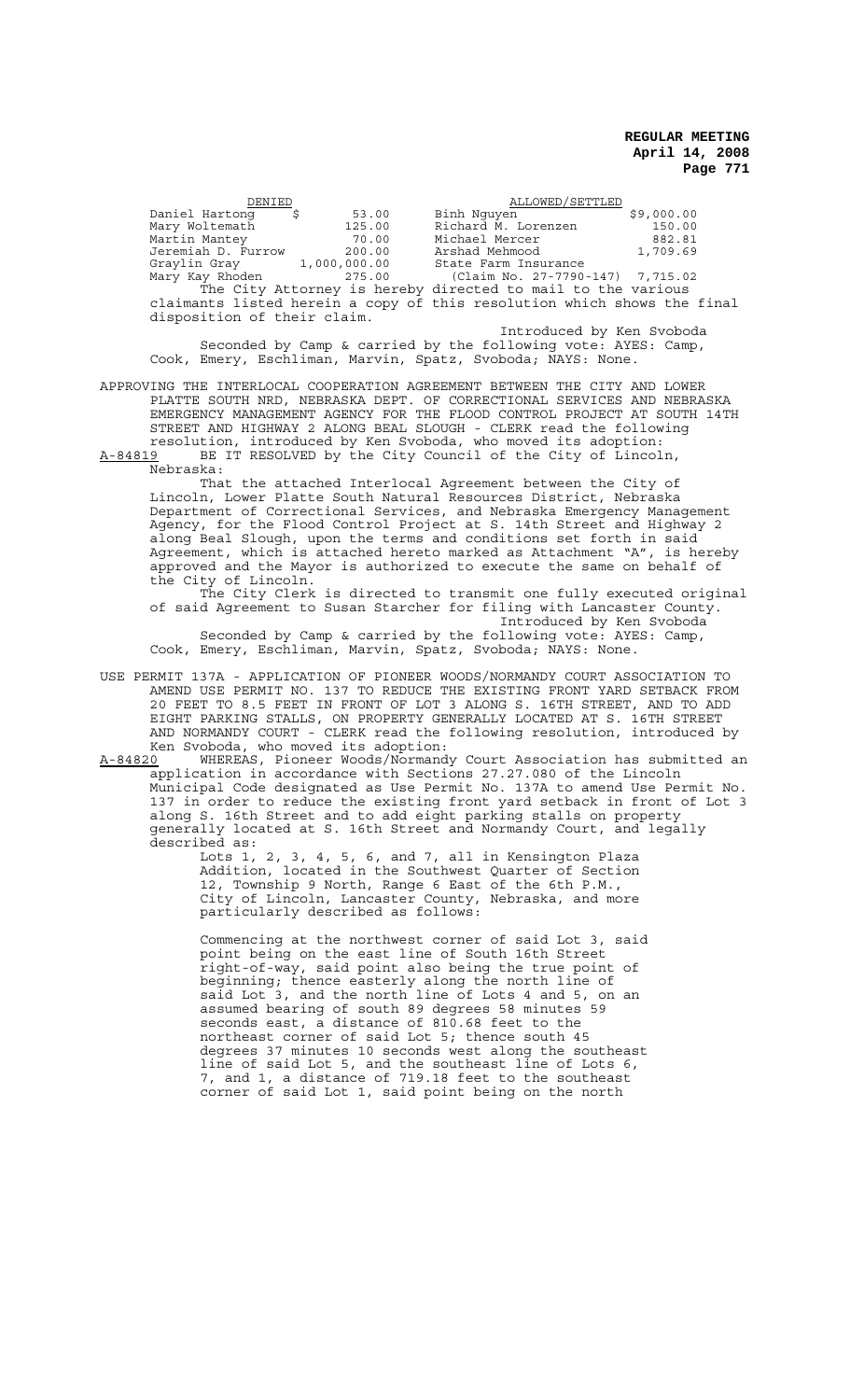> line of Old Cheney Road right-of-way; thence north 89 degrees 11 minutes 53 seconds west along the south line of said Lot 1, said line being the north line of Old Cheney Road right-of-way, a distance of 277.58 feet to the southwest corner of said Lot 1; thence north 44 degrees 35 minutes 57 seconds west along the southwest line of said Lot 1, said line being the northeast line of said right-of-way, a distance of 35.60 feet to a southwest corner of said Lot 1, said point being on the east line of South 16th Street right-of-way; thence north 00 degrees 00 minutes 00 seconds east along the west line of said Lot 1, the west line of Lot 2, and a west line of said Lot 3, said line being the east line of South 16th Street right-of-way, a distance of 395.33 feet to a point of curvature of a non-tangent curve in a clockwise direction having a radius of 560.00 feet, a central angle of 08 degrees 04 minutes 46 seconds, an arc distance of 78.97 feet along a west line of said Lot 3, said line being an east line of said right-of-way, a tangent length of 39.55 feet, a chord bearing of north 04 degrees 16 minutes 12 seconds east, and a chord distance of 78.90 feet to the point of beginning, said tract contains a calculated area of 280,449.39 square feet or 6.44 acres, more or less;

WHEREAS, the real property adjacent to the area included within the site plan for this amendment to the development within the use permit will not be adversely affected; and

WHEREAS, said site plan together with the terms and conditions hereinafter set forth are consistent with the intent and purpose of Title 27 of the Lincoln Municipal Code to promote the public health, safety, and general welfare.

NOW, THEREFORE, BE IT RESOLVED by the City Council of the City of Lincoln, Nebraska:

That the application of Pioneer Woods/Normandy Court Association, hereinafter referred to as "Permittee", to amend Use Permit No. 137 in order to reduce the existing front yard setback in front of Lot 3 along S. 16th Street and to add eight parking stalls, on the property legally described above be and the same is hereby granted under the provisions of Section 27.27.080 of the Lincoln Municipal Code upon condition that construction and operation of said development be in substantial compliance with said application, the site plan, and the following additional express terms, conditions, and requirements:

1. This permit approves a waiver to the front yard setback from 20 feet to 8.5 feet in front of Lot 3 along S. 16th Street as shown on the site plan and will provide 100 percent screening from 0 to 3 feet in front of the new parking area along S. 16th Street.

2. Upon approval of the use permit by the City Council, the developer shall cause to be prepared and submitted to the Planning Department a revised and reproducible final site plan including five copies before receiving building permits.

3. Before applying for a building permit all development and construction must substantially comply with the approved plans.

4. All privately-owned improvements, including landscaping and recreational facilities, are to be permanently maintained by the owner or an appropriately established homeowners association approved by the City.

5. The physical location of all setbacks and yards, buildings, parking and circulation elements, and similar matters must be in substantial compliance with the location of said Items as shown on the approved site plan.

6. This resolution's terms, conditions, and requirements bind and obligate the permittee, its successors and assigns.

7. The applicant shall sign and return the letter of acceptance to the City Clerk within 60 days following the approval of the special permit, provided, however, said 60-day period may be extended up to six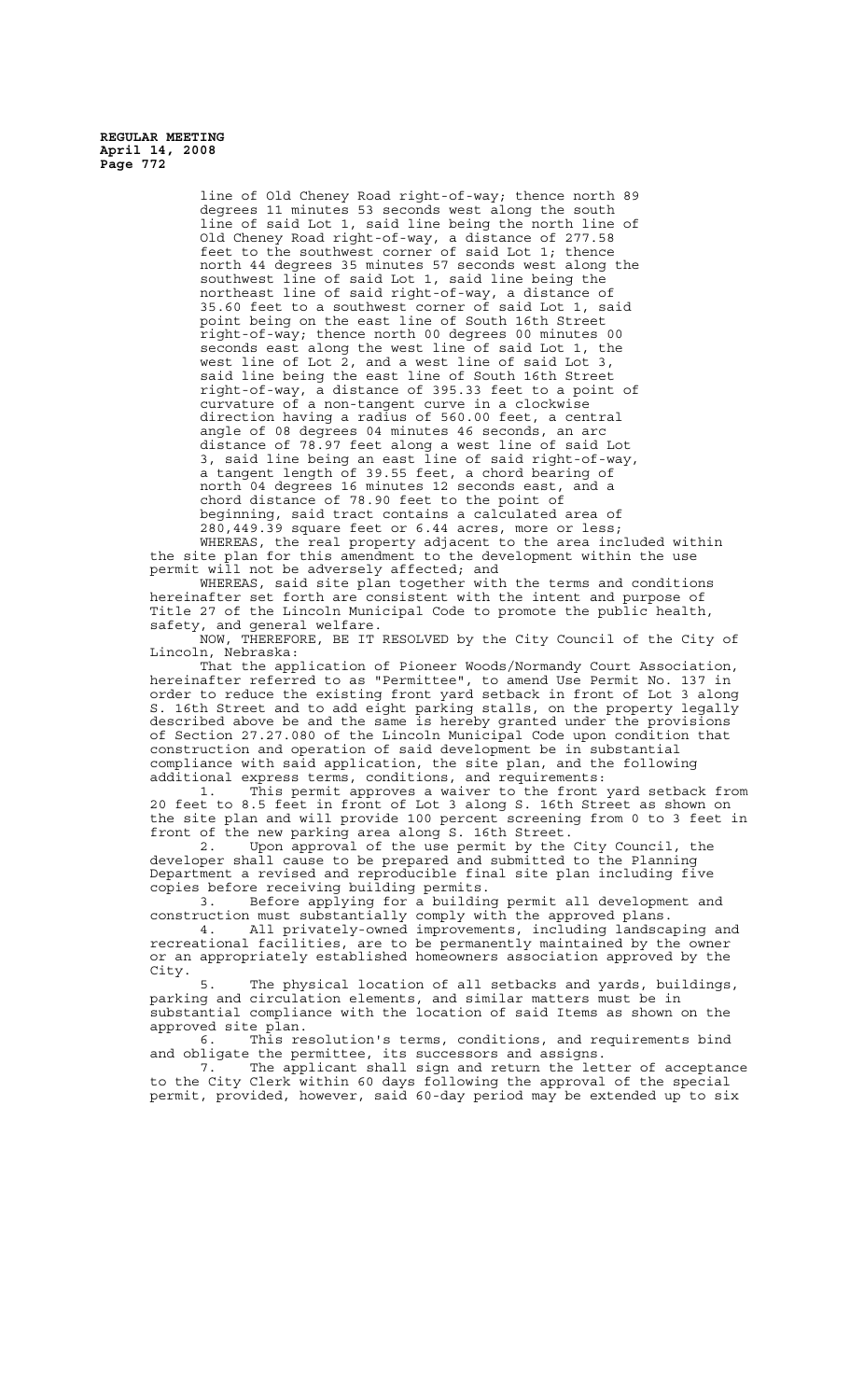months by administrative amendment. The clerk shall file a copy of the resolution approving the special permit and the letter of acceptance with the Register of Deeds, filling fees therefor to be paid in advance by the applicant.<br> $B = \frac{8}{100}$  The s

The site plan as approved with this resolution voids and supersedes all previously approved site plans, however all resolutions approving previous permits remain in force unless specifically amended by this resolution.

Introduced by Ken Svoboda Seconded by Camp & carried by the following vote: AYES: Camp, Cook, Emery, Eschliman, Marvin, Spatz, Svoboda; NAYS: None.

## **ORDINANCE - 1ST READING & RELATED RESOLUTIONS (AS REQUIRED)**

- AMENDING CHAPTER 2.54 OF THE LINCOLN MUNICIPAL CODE RELATING TO CONFLICTS OF INTEREST OF OFFICERS AND EMPLOYEES TO DECLARE THE POLICY OF THE CHAPTER; TO REVISE THE DEFINITION OF IMMEDIATE FAMILY; TO ADOPT STANDARDS FOR ETHICAL CONDUCT OF OFFICERS AND EMPLOYEES, INCLUDING GENERAL PRINCIPALS RELATING TO FINANCIAL INTERESTS, USE OF INFORMATION, STATUS, OR PROPERTY FOR PRIVATE GAIN, AND CONTRACTING WITH THE CITY; TO REQUIRE CANDIDATES FOR OFFICE TO DISCLOSE EXISTING OR PENDING CONTRACTUAL RELATIONSHIPS WITH THE CITY; TO DECLARE INTERESTS IN CONTRACTS BY REVISING LANGUAGE, POSTING OF INFORMATION ON WEBSITES, TO REQUIRE ADDITIONAL INFORMATION ON DISCLOSURES, TO EXTEND BID DEADLINES, AND TO REQUIRE COUNCIL APPROVAL OF SUCH CONTRACTS.  $(3/31/08$  - CON'T ON  $1^{ST}$  READING, TO HAVE P.H.  $4/14/08$ )  $(4/7/08$  - CON'T. 1ST READING TO  $4/14/08$ ) - CLERK read an ordinance, introduced by John Spatz, amending Chapter 2.54 of the Lincoln Municipal Code relating to conflicts of interest of officers and employees to declare the policy of the Chapter; to revise the definition of immediate family; to adopt standards for ethical conduct of officers and employees, including general principals relating to financial interests, use of information, status, or property for private gain, and contracting with the City; to require candidates for office to disclose existing or pending contractual relationships with the City; to declare interests in contracts by revising language, posting of information on websites, to require additional information on disclosures, to extend bid deadlines, and to require Council approval of such contracts, the first time.
- AMENDING CHAPTER 8.46 OF THE LINCOLN MUNICIPAL CODE RELATING TO WEED ABATEMENT BY AMENDING SECTIONS 8.46.010 AND 8.46.020 TO RAISE THE HEIGHT OF WEEDS OR WORTHLESS VEGETATION THAT MUST BE CUT FROM SIX INCHES TO TWELVE INCHES ABOVE THE GROUND; AND REPEALING SECTIONS 8.46.010 AND 8.46.202 AS HITHERTO EXISTING - PRIOR to reading:

COOK Moved to Delay Bill No.  $08-43$  to have Public Hearing with 2<sup>nd</sup> Reading in four weeks on May 12, 2008.

Seconded by Emery & carried by the following vote: AYES: Cook, Emery, Eschliman, Marvin; NAYS: Camp, Spatz, Svoboda.

CLERK Read an ordinance, introduced by Jon Camp, amending Chapter 8.46 of the Lincoln Municipal Code relating to Weed Abatement by amending Section 8.46.010, Owner of Real Estate to Remove Weeds, and Section 8.46.020, City May Cause Removal of Weeds, to raise the height of weeds or worthless vegetation that must be cut from six inches to twelve inches above the ground; and repealing Sections 8.46.010 and 8.46.020 of the Lincoln Municipal Code as hitherto existing, the first time.

## **ORDINANCES - 3RD READING & RELATED RESOLUTIONS (as required)**

CHANGE OF ZONE 08003 - APPLICATION OF OLDERBAK ENTERPRISES NORTH, LLC FOR A CHANGE OF ZONE FROM O-2 SUBURBAN OFFICE DISTRICT TO B-3 COMMERCIAL DISTRICT ON PROPERTY GENERALLY LOCATED NORTHWEST OF THE INTERSECTION OF S. 48TH AND MEREDETH STREET. (RELATED ITEMS: 08-17, 08R-65) (ACTION DATE: 3/10/08) (3/3/08 - P.H. CON'T. 4 WEEKS TO 3/31/08) (ACTION DATE: 4/7/08) (4/7/08 - ACTION DELAYED 1 WK TO 4/14/08) - CLERK read an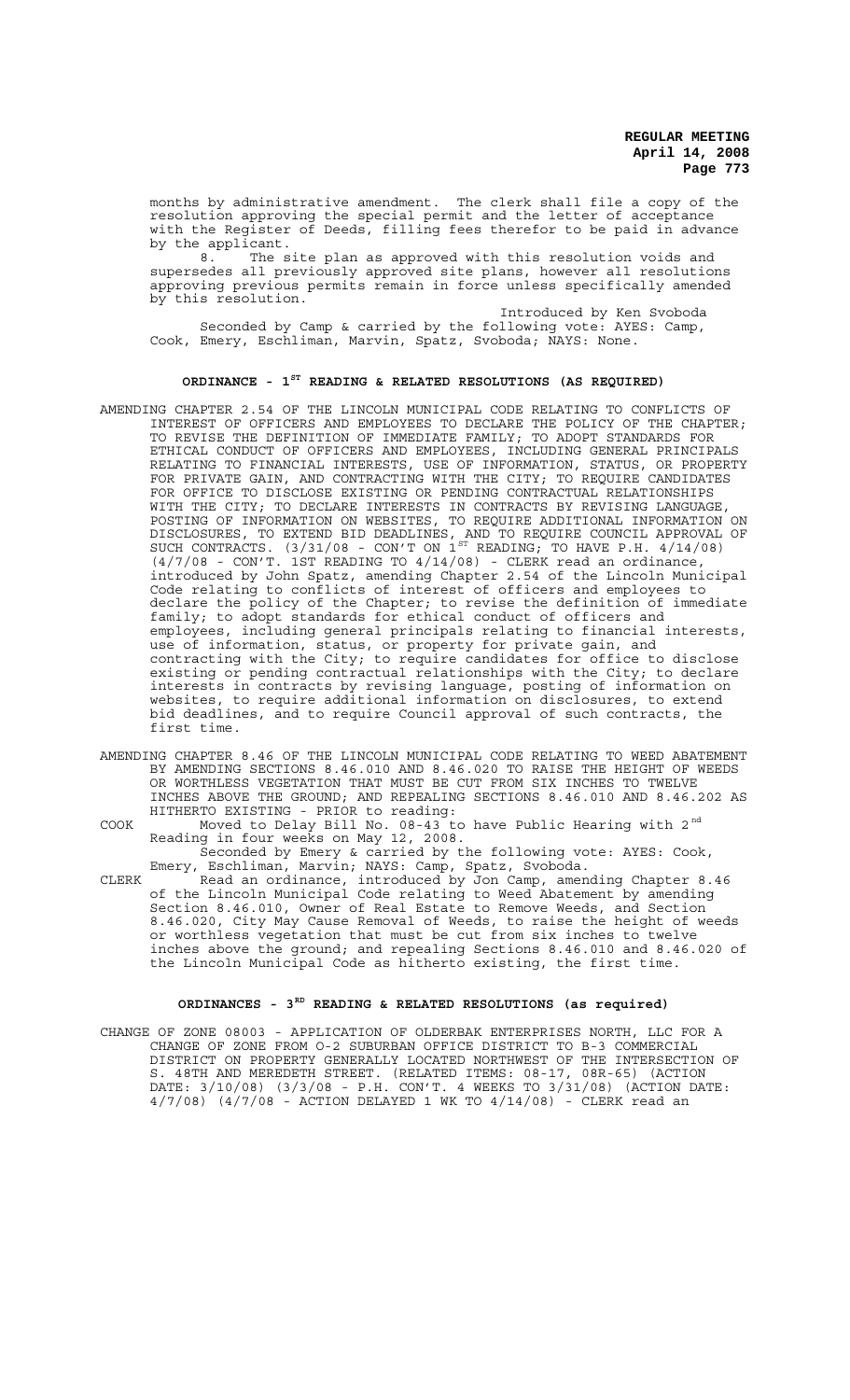ordinance, introduced by Ken Svoboda, amending the Lincoln Zoning District Maps attached to and made a part of Title 27 of the Lincoln Municipal Code, as provided by Section 27.05.020 of the Lincoln Municipal Code, by changing the boundaries of the districts established and shown thereon, the first time.

SVOBODA Moved to pass the ordinance as read. Seconded by Camp & **LOST** by the following vote: AYES: None; NAYS: Camp, Cook, Emery, Eschliman, Marvin, Spatz, Svoboda. The ordinance, having **LOST**, was assigned the File **#38-4568** & was placed on file in the Office of the City Clerk.

- SPECIAL PERMIT 08007 APPEAL OF KEITH SACKSCHEWSKY TO THE PLANNING COMMISSION'S CONDITIONAL APPROVAL OF THE APPLICATION OF OLDERBAK ENTERPRISES NORTH LLC TO EXPAND A NONCONFORMING USE TO INCREASE THE AREA WHERE THE SALE OF ALCOHOLIC BEVERAGES FOR CONSUMPTION OFF THE PREMISES IS ALLOWED, ON PROPERTY GENERALLY LOCATED NORTHWEST OF THE INTERSECTION OF S. 48TH STREET AND MEREDETH STREET. (RELATED ITEMS: 08-17, 08R-65) (ACTION DATE: 3/10/08) (3/3/08 - P.H. CON'T. 4 WEEKS TO 3/31/08) (ACTION DATE: 4/7/08) (4/7/08 - ACTION DELAYED 1 WK TO 4/14/08) - CLERK read the following resolution, introduced by Ken Svoboda, who moved its adoption: Seconded by Camp & **LOST** by the following vote: AYES: None; NAYS: Camp, Cook, Emery, Eschliman, Marvin, Spatz, Svoboda.
	- The resolution, having **LOST**, was assigned the File **#38-4569** & was placed on file in the Office of the City Clerk.
- APPROVING A CONTRACT BETWEEN THE CITY AND LINCOLN HAYMARKET DEVELOPMENT CORP. TO OPERATE AND REGULATE A SATURDAY PUBLIC MARKET IN THE HAYMARKET AREA, 7TH STREET FROM P TO Q STREETS AND P STREET FROM 7TH TO 8TH STREETS FROM MAY 3, 2008 THROUGH OCTOBER 11, 2008 AND ON 8TH STREET FROM P TO Q STREET FROM JUNE 14, 2008 THROUGH AUGUST 9, 2008 - CLERK read an ordinance, introduced by John Spatz, accepting and approving the Contract between the City of Lincoln, Nebraska, a municipal corporation, and the Lincoln Haymarket Development Corporation for establishment and regulation of a Saturday public market in the Haymarket area, 7<sup>th</sup> Street from P to Q Streets and P Street from  $7^{\text{th}}$  to  $8^{\text{th}}$  Streets, from May 3, 2008 through October 11, 2008, and on  $8^{th}$  Street from P to Q Street from June 14, 2008 through August 9, 2008, and authorizing the Mayor to sign such Contract on behalf of the City, the third time. SPATZ Moved to pass the ordinance as read.

Seconded by Svoboda & carried by the following vote: AYES: Camp, Cook, Emery, Eschliman, Marvin, Spatz, Svoboda; NAYS: None. The ordinance, being numbered **#19068**, is recorded in Ordinance Book #26, Page

APPROVING A CONTRACT BETWEEN THE CITY AND DOWNTOWN LINCOLN ASSOCIATION TO OPERATE AND REGULATE A MID-WEEK JAZZ IN JUNE PUBLIC MARKET IN THE AREA LOCATED AT 12TH STREET FROM Q TO R STREET AND R STREET FROM 12TH TO 13TH STREETS FROM JUNE 3, 2008 THROUGH JUNE 24, 2008 - CLERK read an ordinance, introduced by John Spatz, accepting and approving the Public Market Contract between the City of Lincoln, Nebraska and Downtown Lincoln Association for establishment and regulation of a Jazz in June public market in the Marketplace area, 12<sup>th</sup> Street from Q to R Streets and R Street from  $12^{\text{th}}$  to  $13^{\text{th}}$  Streets, on each Tuesday from June 3, 2008 through June 24, 2008, and authorizing the Mayor to sign such Contract on behalf of the City, the third time.

SPATZ Moved to pass the ordinance as read. Seconded by Svoboda & carried by the following vote: AYES: Camp, Cook, Emery, Eschliman, Marvin, Spatz, Svoboda; NAYS: None.

The ordinance, being numbered **#19069**, is recorded in Ordinance Book #26, Page AMENDING TITLE 28 OF THE LINCOLN MUNICIPAL CODE RELATING TO STORMWATER QUALITY AND EROSION AND SEDIMENT CONTROL BY CREATING A NEW CHAPTER 28.02,

REGULATIONS FOR ILLICIT DISCHARGES - CLERK read an ordinance, introduced by John Spatz, amending Title 28 of the Lincoln Municipal Code relating to stormwater quality and erosion and sediment control by creating a new Chapter 28.02, Regulations for Illicit Discharges, the third time.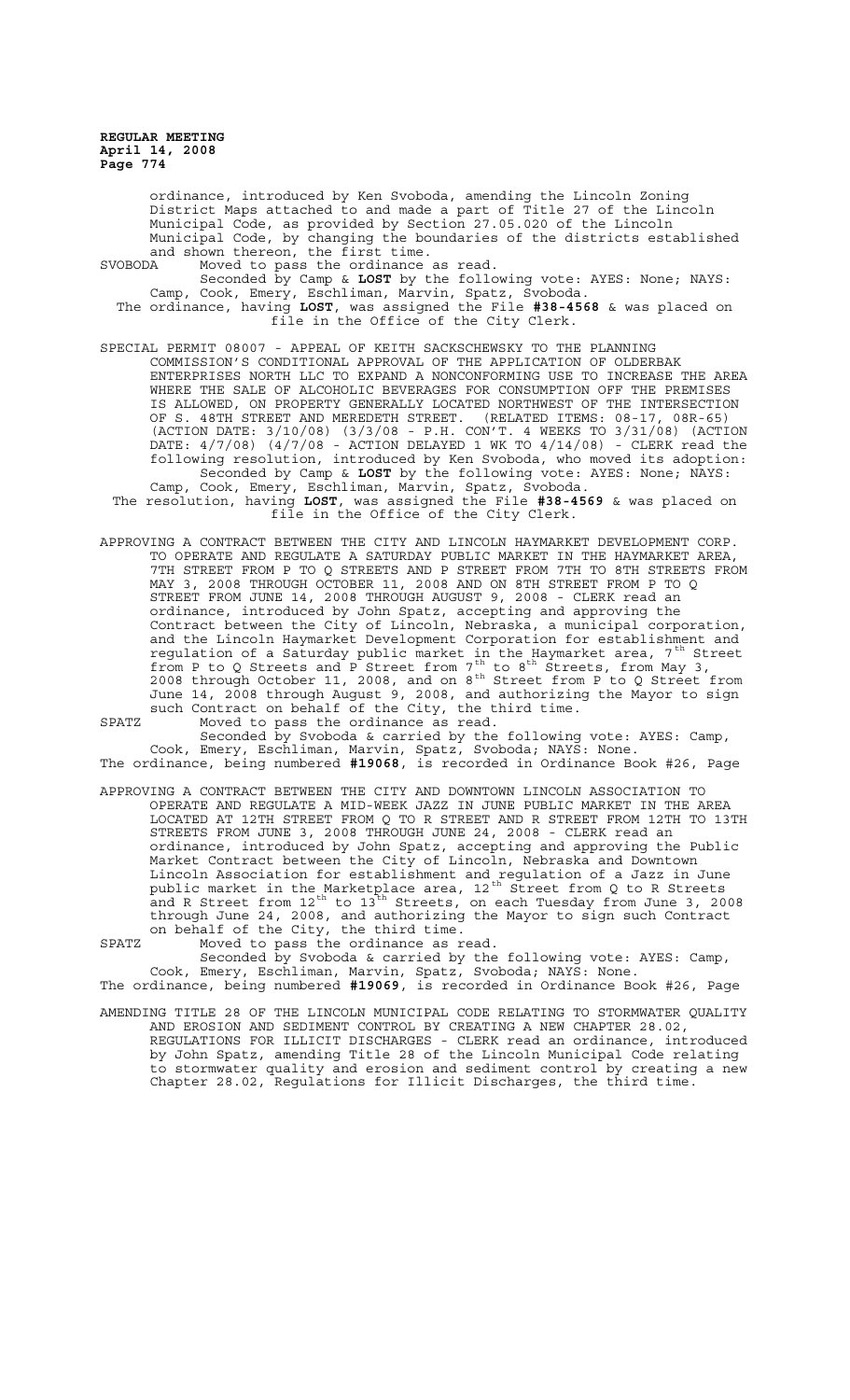| Seconded by Svoboda & carried by the following vote: AYES: Camp,                                        |
|---------------------------------------------------------------------------------------------------------|
| Cook, Emery, Eschliman, Marvin, Spatz, Svoboda; NAYS: None.                                             |
| The ordinance, being numbered #19070, is recorded in Ordinance Book #26, Page                           |
|                                                                                                         |
| ADOPTING FEES TO COVER THE EXPENSES OF CONDUCTING NATIONAL POLLUTANT DISCHARGE                          |
| ELIMINATION SYSTEM (NPDES) STORMWATER PERMIT COMPLIANCE INSPECTIONS AT                                  |
| REGULATED INDUSTRIAL FACILITIES BY HEALTH DEPARTMENT STAFF. (TO HAVE                                    |
| ACTION 4/14/08 W/BILL NO. 08-36) - CLERK read the following resolution,                                 |
| introduced by John Spatz, who moved its adoption:                                                       |
| WHEREAS, in accordance with Section 28.02.070 of the Lincoln<br>A-84821                                 |
| Municipal Code, the City Council has authority to approve fees which the                                |
| City may charge for National Pollutant Discharge Elimination System                                     |
| (NPDES) stormwater permit compliance inspections at industrial                                          |
| facilities; and                                                                                         |
| WHEREAS, the City Health Department has proposed a fee of \$400 per                                     |
| year for industries holding "General" NPDES permits and a fee of \$300                                  |
| per year for industries holding "No Exposure" NPDES permits; and                                        |
| WHEREAS, the Lincoln Lancaster County Board of Health has reviewed                                      |
| the proposed fees and recommends their adoption; and                                                    |
| WHEREAS, the proposed fees are before the City Council for its                                          |
| consideration and approval; and                                                                         |
| WHEREAS, the City Council finds that the proposed fees, based on                                        |
| 그는 그 그는 그 사람들을 지나 그 사람들을 지나 않고 있다. 그 사람들은 그 사람들은 그 사람들을 지나 않고 있다. 그 사람들은 그 사람들은 그 사람들은 그 사람들을 지나 않고 있다. |

the reasonable costs of providing staff to conduct the compliance inspections represents reasonable maximum fee to be charged for said inspections.

NOW, THEREFORE, BE IT RESOLVED by the City Council of the City of Lincoln, Nebraska that effective upon adoption of this Resolution, the following schedule of costs for NPDES stormwater permit compliance inspection fees shall be as follows: SCHEDULE OF COSTS

|                   | SCHADULA OF COSIS |            |  |
|-------------------|-------------------|------------|--|
| NPDES Permit Type |                   | Annual Fee |  |
| General           |                   | \$400.00   |  |
| No Exposure       |                   | \$300.00   |  |
|                   |                   |            |  |

Introduced by John Spatz Seconded by Svoboda & carried by the following vote: AYES: Camp, Cook, Emery, Eschliman, Marvin, Spatz, Svoboda; NAYS: None.

### **REGISTERED TO SPEAK SESSION - NONE**

### **OPEN MICROPHONE SESSION**

Richard Esquivel, 733 W. Cuming, came forward to comment on current tax dollar issues regarding the following: loss of State Fair and how it will affect the race track; air quality at the future Technology Park; operation of water fountains in parks; youth sports funding; and Douglas Theater competition. This matter was taken under advisement.

## **MISCELLANEOUS BUSINESS**

### **PENDING -**

CAMP Moved to extend the Pending List to April 21, 2008. Seconded by Svoboda & carried by the following vote: AYES: Camp, Cook, Emery, Eschliman, Marvin, Spatz, Svoboda; NAYS: None.

### SPATZ Moved to pass the ordinance as read.